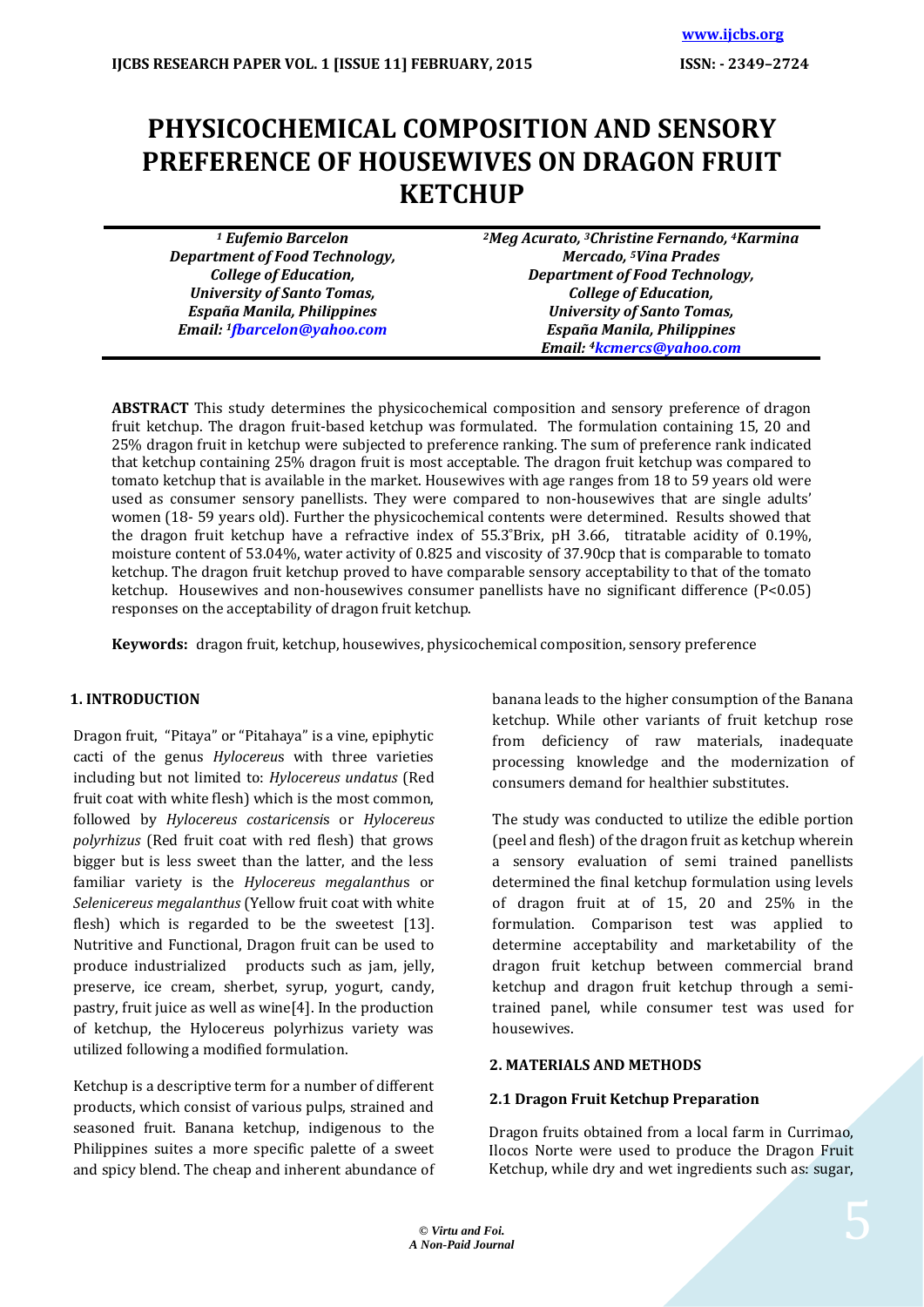### **IJCBS RESEARCH PAPER VOL. 1 [ISSUE 11] FEBRUARY, 2015 ISSN: - 2349–2724**

Iodized salt, celery salt, cayenne powder, mustard powder, ground black pepper, distilled vinegar and water were bought from a local supermarket in Manila; other ingredients included are modified starch and sodium benzoate were purchased from Spices and Food Mix House in Quezon City.

### **2.2 Methods**

#### **2.2.1 Preparation of Dragon Fruit Ketchup**

A variation in dragon fruit ketchup was made through 15, 20, and 25% dragon fruit content from a mixture of homogenized dragon fruit peel and flesh. Measurements of spices and distilled vinegar remained constant whereas the distilled water varied with the dragon fruit content. Successively, all ingredients were mixed and cooked for twenty minutes within 75°- 80° Celsius; modified starch and water mixed with sodium benzoate, was added and cooked for additional two minutes. Samples were set aside to cool.

#### **2.2.2. Physico-chemical Analysis**

Refractive index of dragon fruit ketchup was measured using a refractometer (Atago Hand Refractometer) while the pH was measured using a pH meter (Jenway 350); Water activity was determined using water activity equipment (Novasina) whereas Titratable acidity in terms of acetic acid was determined by titrating the sample with 0.1 N NaOH. Lastly, moisture content was also determined using the method outlined in AOAC (2000).

#### **2.2.3. Sensory Evaluation**

Thirty non-housewives, ages 18 to 21 years old and thirty housewives, ages 25 to 50 years old were given two coded sample, one of which is the dragon fruit ketchup and the other were commercial tomato ketchup; the panellists were asked to rate the acceptability of dragon fruit ketchup based on its appearance, aroma, texture, flavor and acceptability using a 9-point hedonic scale (1=dislike extremely, 2=dislike very much, 3=dislike moderately, 4=dislike slightly 5=neither like or dislike, 6=like slightly, 7=like moderately, 8=like very much, 9=like extremely). Each sample was given to the panelist within 24 hours of production and coded with three digit numbers. Sensory data score was analyzed through Analysis of variance (Anova) whereas the mean scores were differentiated through Fisher's Least Significant Difference method.

#### **3. RESULTS AND DISCUSSION**

#### **3.1 Physicochemical Properties of Dragon Fruit**

The dragon fruit ketchup used for analysis had a refractive index of 55.3° brix while tomato ketchup had  $24^{\circ}$ Brix; this was due to a high sugar concentration in the formulation to offset the tartness (Table 1). Whereas, the pH of dragon fruit ketchup is at 3.66 (at  $25^{\circ}$ C) which is within the range of standard of 4.0 for tomato ketchup (Table 1). Titratable acidity, the volatile acidity of acetic acid computed was 0.19%. Moreover, the moisture content of the dragon fruit ketchup was 53.04% which was less than the 68% of Tomato ketchup; lower moisture content is ideal for the stability and quality of the product (Table 1). Whereas, the water activity is the total available amount of water within the product (Table 1); the dragon fruit ketchup had an Aw of 0.825 (at 23.67°C) which is below but within the average of 0.992 for Tomato ketchup. Lastly, the viscosity of the sample was 37.90cp and is within the standard viscosity of commercial brand ketchup of 50.00cp.

#### **Table 1. Physicochemical properties of ketchup**

| <b>Physiochemical</b>       |                        | Ketchup             |  |
|-----------------------------|------------------------|---------------------|--|
| <b>Properties</b>           | <b>Dragon</b><br>Fruit | <b>Tomato</b>       |  |
| Refractive Index<br>(°Brix) | 55.3                   | $< 24$ a            |  |
| рH                          | 3.66                   | $\geq 4.0a$         |  |
| Titratable Acidity<br>(%)   | 0.19                   | $\leq 1.20^{\rm a}$ |  |
| Moisture Content<br>(% )    | 53.04                  | 68 <sup>b</sup>     |  |
| Water Activity              | 0.825                  | 0.992b              |  |
| Viscosity (cp)              | 37.90                  | 50.00 <sup>c</sup>  |  |

aDRAFT CARICOM REGIONAL, 2012 bJ. Fernandez-Salguero, R. Gomez and M. A. Carmona, 1993 <sup>c</sup>OEC Fluid handling, 2014

#### **3.2 Sensory Response**

The dragon fruit ketchup contained 25% dragon fruit puree (peel and flesh) and was preferred overall with a preference rank sum of 45 (Table 2), it was chosen as the level of dragon fruit puree to be used for the formulation of dragon fruit ketchup.

| <b>Table 2.</b> Preference ranking test on the level of dragon |  |
|----------------------------------------------------------------|--|
| fruit puree in ketchup <sup>a</sup>                            |  |

| <b>Dragon Fruit</b> | <b>Preference Rank</b> |  |
|---------------------|------------------------|--|
| Content, %          | Sums <sup>b</sup>      |  |
| 15                  | 66a                    |  |
| 20                  | 69a                    |  |
| 25.                 | 45h                    |  |

a Any two rank sums not followed by the same letter are significantly different (P<0.05)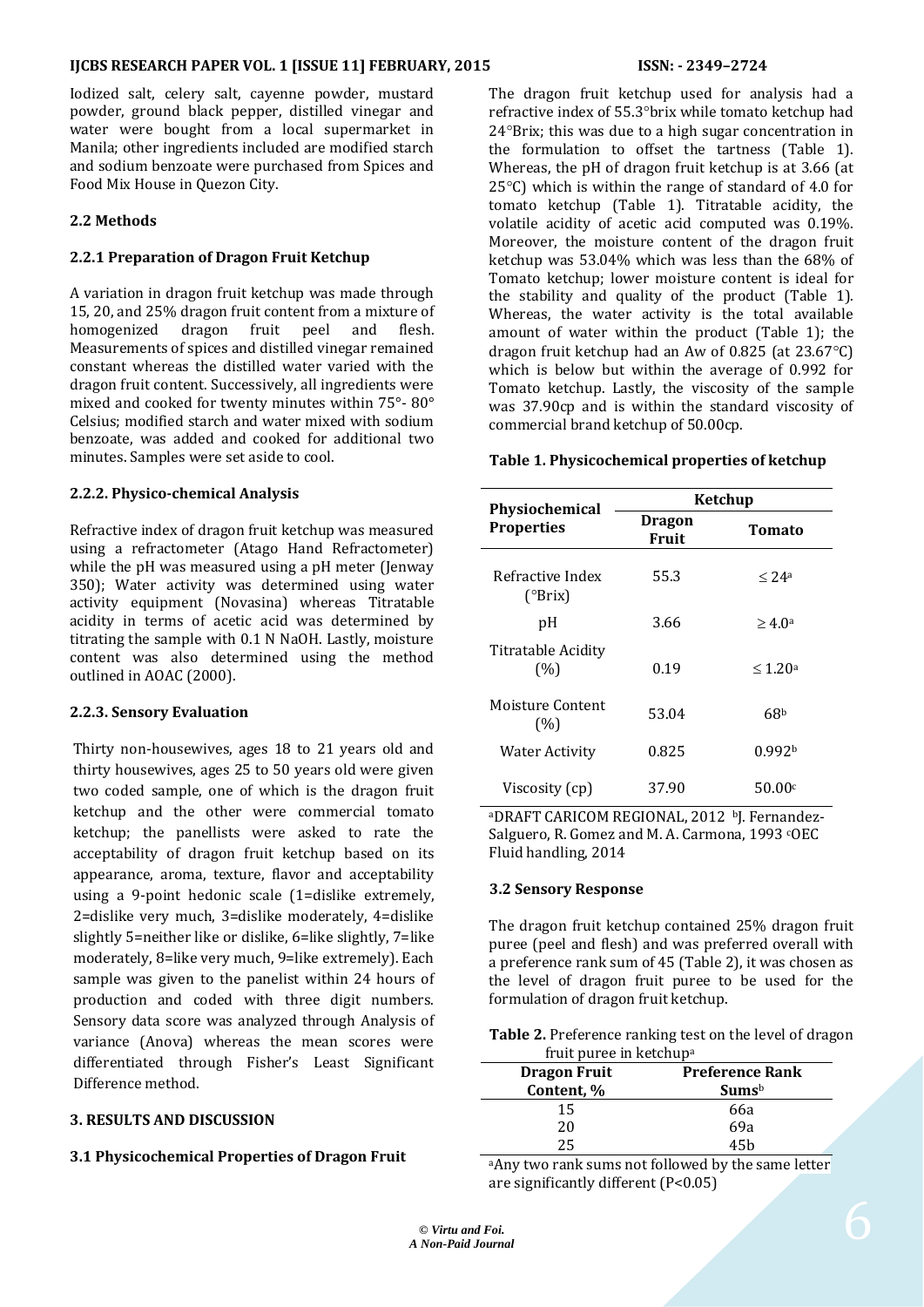# **IJCBS RESEARCH PAPER VOL. 1 [ISSUE 11] FEBRUARY, 2015 ISSN: - 2349–2724**

**bA** lower rank sum indicates higher preference

Significant differences (P<0.05) were observed for all sensory attributes between housewives and nonhousewives (Table 3). Dragon fruit ketchup evaluated by housewives had lower score for appearance, flavor, and general acceptability than that of non-housewives while non-housewives had lower score for aroma and texture as compared to housewives. Since 9-point hedonic scale was used in determining the consumer acceptability, a mean score of 5 (neither like nor dislike) is the point of reference whether the product is acceptable or not. Based on the mean sensory scores obtained from housewives and non-housewives, dragon fruit ketchup is acceptable. All sensory attributes of the ketchup was be observed by housewives and non-housewives panelists. General acceptability rating of housewives (7.47 ) has lower score than of the rating of non-housewives (7.80); this is may be due to the fact that the housewives had an uncontrolled environment than the non-housewives; one factor that was encountered was that the significant number of housewives works on nighttime though there were no assessed allergies or illness. On the other hand, the appearance, and texture (Table 3) has a higher rating from housewives, than of the nonhousewives, it can be due to having near viscosity as the standard which has 50.00cp (Table 1), as for the appearance the housewives had a higher score, this can be attributed to consumer behavior when obtaining knowledge of a new product.

| <b>Sensory</b><br><b>Attributes</b>                                   | <b>Housewives</b> | Non-<br><b>Housewives</b> |  |  |
|-----------------------------------------------------------------------|-------------------|---------------------------|--|--|
| Appearancens                                                          | $7.27 \pm 1.44$   | $7.57 \pm 2.12$           |  |  |
| Aromans                                                               | $7.57 \pm 0.67$   | $7.40 \pm 1.49$           |  |  |
| Texturens                                                             | $7.57 \pm 1.15$   | $7.47 \pm 2.05$           |  |  |
| Flavor <sup>ns</sup>                                                  | $7.30 \pm 1.67$   | $7.57 \pm 1.98$           |  |  |
| Acceptability <sup>ns</sup>                                           | $7.47 \pm 0.95$   | $7.80 \pm 0.92$           |  |  |
| $*$ gignifigantly different, $g_{\text{max}}$ gignifigantly different |                   |                           |  |  |

\*significantly different, nsnot significantly different

# **4. CONCLUSION**

The study revealed that there are significant differences on the sensory attributes of Dragon fruit ketchup. Albeit the score for appearance, flavor, and general acceptability that the housewives evaluated were lower than that of non-housewives panelists, Dragon fruit ketchup is still acceptable overall. However, sensory evaluation as an independent information resource is not guaranteed which is why several physico-chemical analyses were performed to compare this new formulation to the world-wide known tomato ketchup. There are substantial differences that were also observed on the properties between Dragon fruit ketchup and tomato ketchup.

Nonetheless, the similarities of the ketchup were the factors why Dragon fruit was accepted by panelists. Further studies are needed for the improvement on the formulation of Dragon fruit ketchup.

### **ACKNOWLEDGMENT**

We, the authors would like to recognize the active participation and valuable contribution of Allan Cosilet and Rexyanne Manuel in the completion of the study.

# **REFERENCES**

- **1.** Adebowale, D. A. (2013). FOOD RHEOLOGY (FST310). Retrieved September 22, 2014, from Federal University of Agriculture, Abeokuta: [http://unaab.edu.ng/attachments/455\\_FST%](http://unaab.edu.ng/attachments/455_FST%20310%20%20lecture%20note-DR%20ADEBOWALE.pdf) [20310%20%20lecture%20note-](http://unaab.edu.ng/attachments/455_FST%20310%20%20lecture%20note-DR%20ADEBOWALE.pdf)[DR%20ADEBOWALE.pdf](http://unaab.edu.ng/attachments/455_FST%20310%20%20lecture%20note-DR%20ADEBOWALE.pdf)
- **2.** Adriano, L. (2013). Dragon Fruit Takes Over Ilocos Norte. Retrieved Spetember 22, 2014, from INQUIRER.net: [http://newsinfo.inquirer.net/443189/dragon](http://newsinfo.inquirer.net/443189/dragon-fruit-takes-over-ilocos-norte) [-fruit-takes-over-ilocos-norte.](http://newsinfo.inquirer.net/443189/dragon-fruit-takes-over-ilocos-norte)
- **3.** Conjecture Corporation. (2014). What is Refractive Index? Retrieved March 3, 2014, from wiseGEEK: [http://www.wisegeek.com/what-is-the](http://www.wisegeek.com/what-is-the-refractive-index.htm)[refractive-index.htm](http://www.wisegeek.com/what-is-the-refractive-index.htm)
- **4.** Department of Agriculture, (2006). Crop Recommendations. Retrieved September 22, 2014, from Departmnet of Agriculture: Government of Sri Lanka: [http://www.agridept.gov.lk/index.php/en/cr](http://www.agridept.gov.lk/index.php/en/crop-recommendations/1077) [op-recommendations/1077](http://www.agridept.gov.lk/index.php/en/crop-recommendations/1077)
- **5.** Dragon Fruit. (2014). Retrieved September 22, 2014, from NaturalFoodBenefits.com: [http://www.naturalfoodbenefits.com/display](http://www.naturalfoodbenefits.com/display.asp?CAT=1&ID=41)  $.$ asp?CAT=1&ID=41
- **6.** Hailu, Y., Seifu, E., & Yilma, Z. (2014). Physicochemical Properties and Consumer Acceptability of Soft Unripened Cheese made from Camel Milk using Crude Extract of Ginger (Zingiber officinale) as Coagulant. African Journal of Food Science, 87-91.